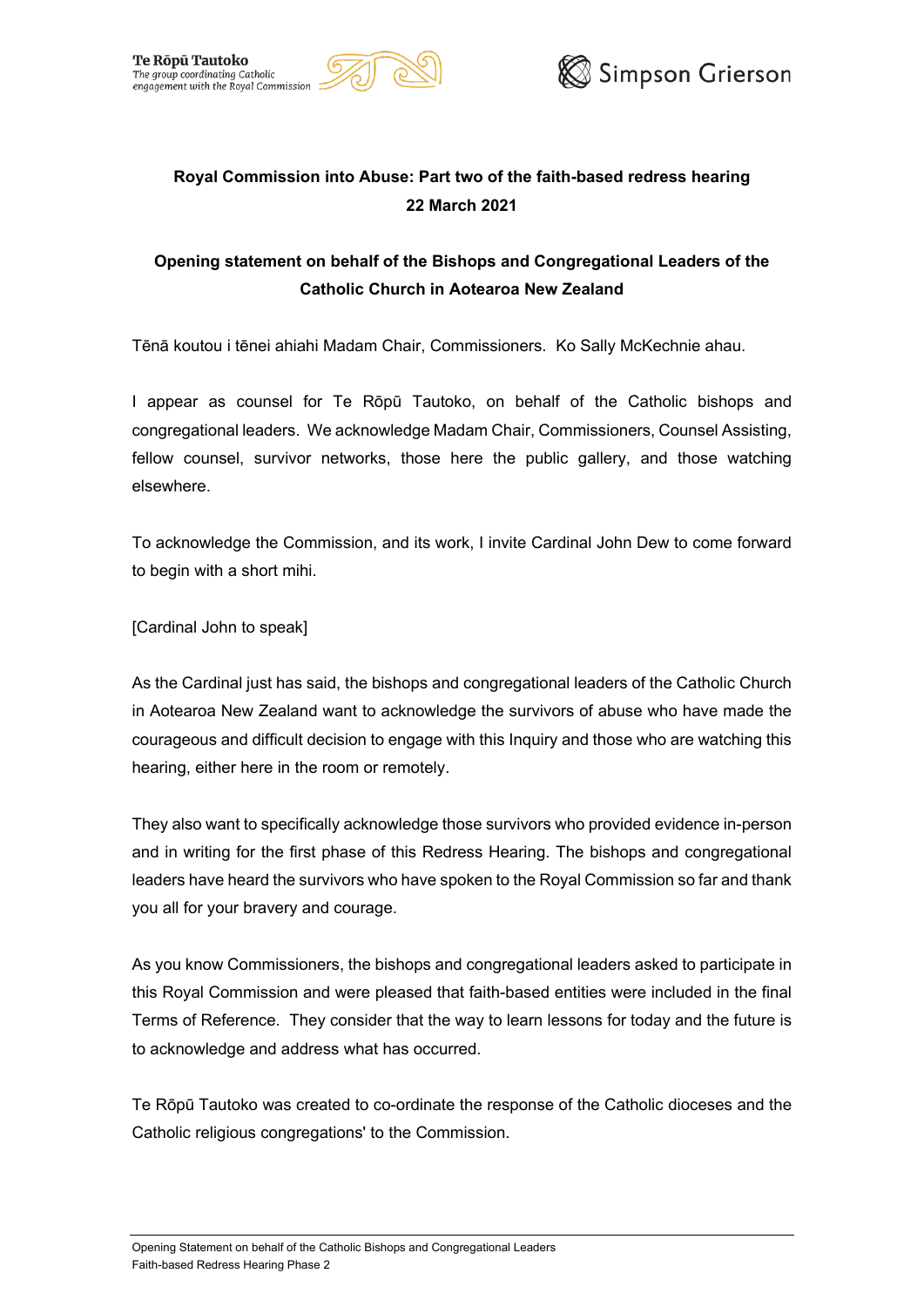





#### **The Catholic Church in Aotearoa New Zealand**

There are six dioceses in New Zealand. These are geographical areas and are each headed by a Bishop. Wellington is an archdiocese and is led by an Archbishop. The bishops and archbishop are appointed by the Pope and are accountable to him.

There are currently 43 religious congregations that belong to the Congregational Leaders Conference of Aotearoa New Zealand (CLCANZ). Through CLCANZ, they are represented here by Tautoko.

- Religious congregations (sometimes called religious orders) are groups of men or women who belong to a community which has a particular charism (or founding spirit of their congregation).
- Members of these congregations commit to the congregation and the works their congregation undertakes. Typically, they elect their leadership and may have a number of communities around New Zealand.
- Historically, there was a greater presence of religious congregations in New Zealand and in greater numbers. This has reduced over time. A number of the 43 congregations represented by Tautoko no longer have a large number of active members or ministries in New Zealand.

As part of your inquiry, there is an investigation into the Catholic Church. The bishops and congregational leaders and their organisations are engaging in that investigation, providing a very significant volume of documents, and preparing for an upcoming case study. This investigation will examine the harm done to those in the Church's care, and how this harm came about.

This week, the Catholic bishops and congregational leaders appear as part of the Redress Inquiry, focusing on the response of Church entities to complaints and claims.

I mention this to explain to those listening that there will be other occasions on which the Catholic Church will be before the Commission, to answer the Commissioners' questions.

In opening, I intend to highlight some of the key matters of the evidence filed by Te Rōpū Tautoko and then outline the evidence you will hear this week.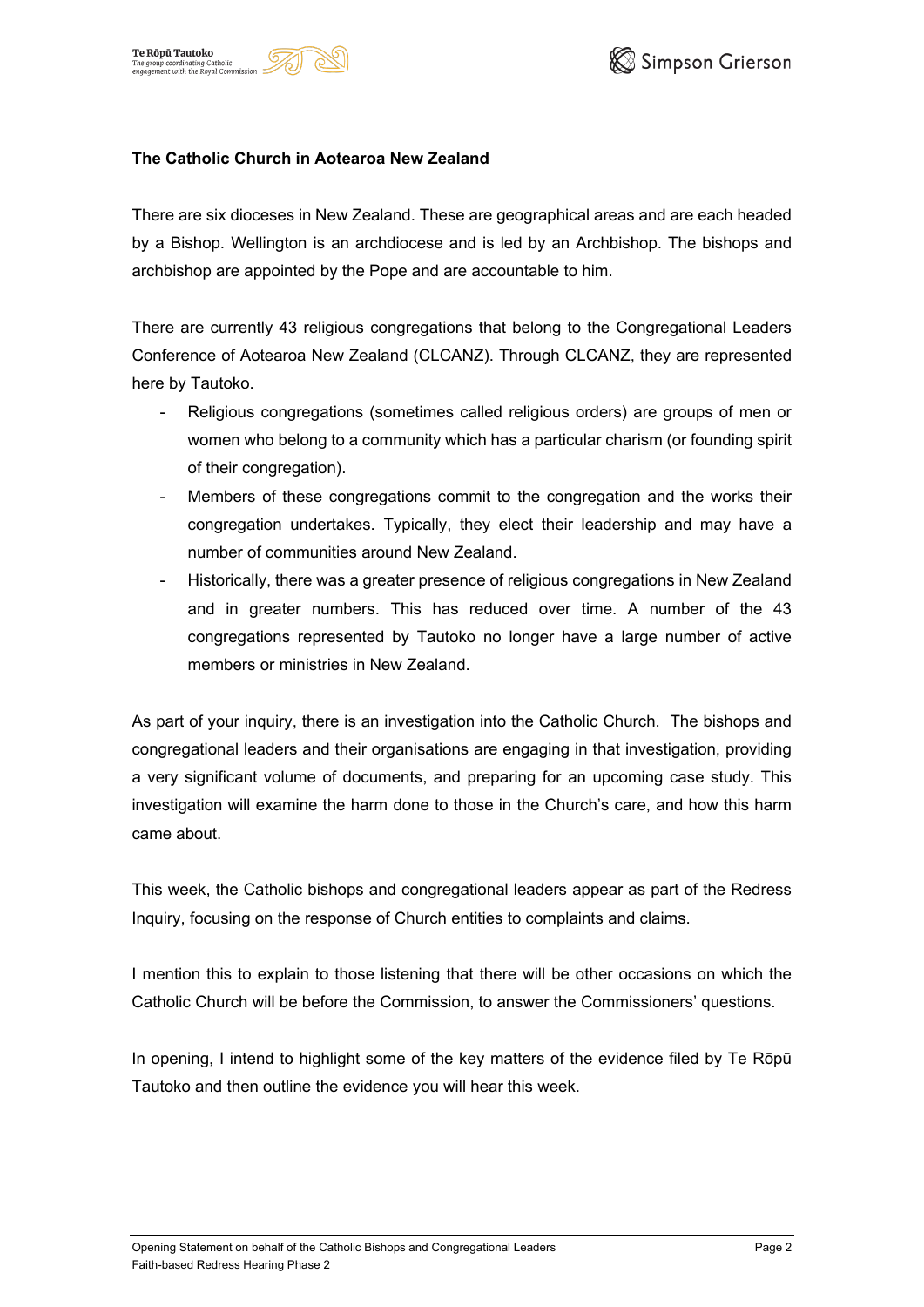





#### **Catholic Church's approach to redress: key introductory matters**

The bishops and congregational leaders seek to ensure that the Church's redress processes are fair, robust, and respectful of survivors. It is acknowledged that this has not always been the case. The Church's current approaches to redress have evolved and developed significantly over time and has needed to do so.

There are many issues raised in the evidence this week, and here there are five key matters to highlight:

#### *1. Structure of the Catholic Church*

The Catholic Church is not a single entity. Rather, it consists of people, communities, organisations, institutions, and legal structures, all connected by their common faith. There is both independence and interdependence in the relationships between each of these groups within the Church.

Understanding this is fundamental to understanding the Church's approaches to redress.

Each of these organisations and entities are independent of each other and are autonomous in how they respond to complaints and claims relating to abuse. At the same time, they are interdependent as parts of the Catholic Church. This has a number of impacts on redress – and impacts many other aspects of Church life.

Reflecting this independence, prior to the material being prepared for the Royal Commission, there was very little information sharing between Church entities about the details of redress responses, approaches and the quantum of settlements.

The Church is aware that understanding and navigating the Church's structure can create challenges for survivors. Responses also vary between the entities over time - to complaints, to pastoral care and to redress.

# *2. The Global Church and the role of the Vatican*

It is also important to understand the role of the Vatican, the Pope and canon law in the Catholic Church's redress process – and the limits of that role.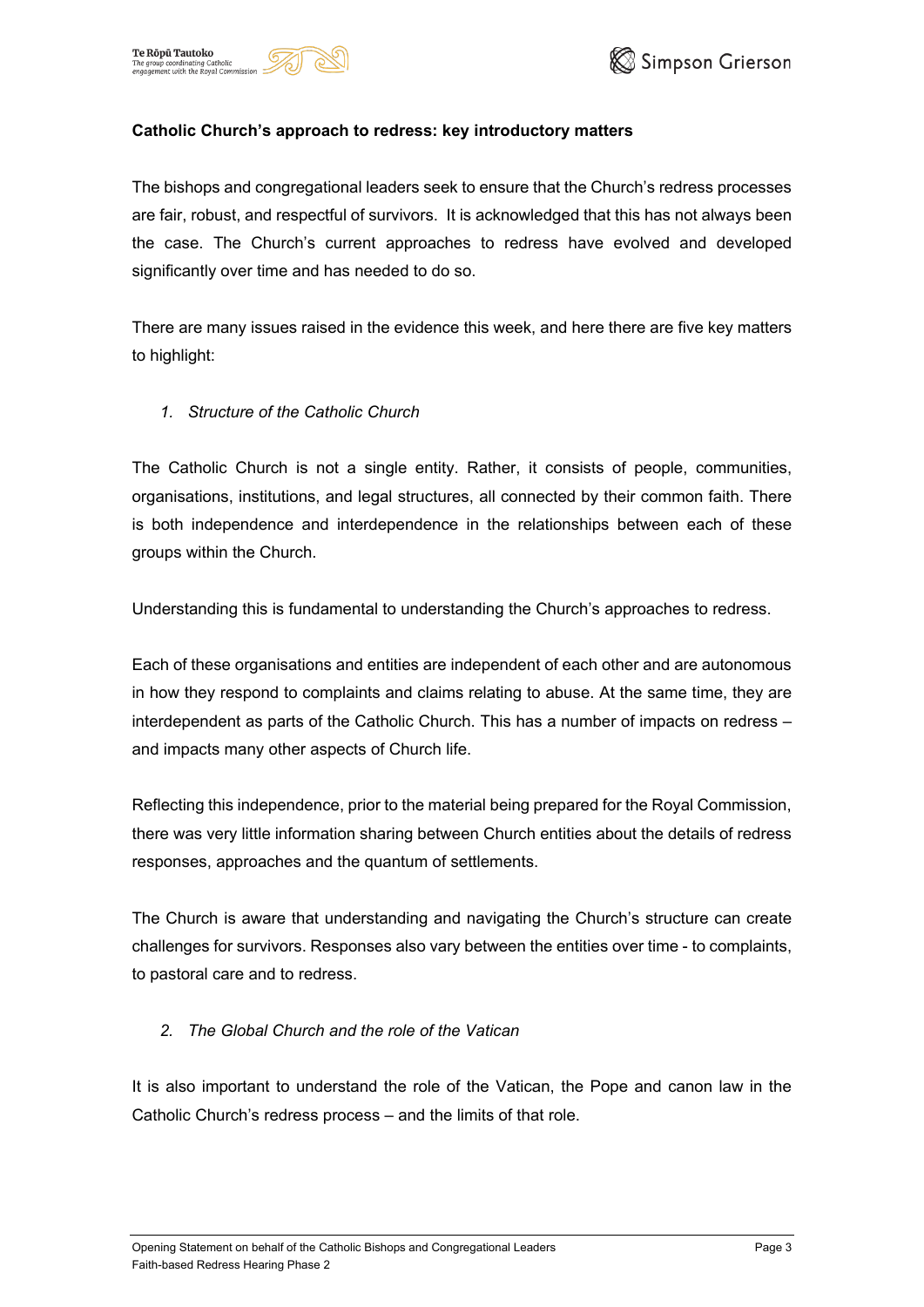





Over time, the Vatican has increasingly responded to abuse in the Catholic Church at the global level. The bishops and congregational leaders in New Zealand are guided by this response, and in particular, the specific documents and guidelines issued by the Pope and other Vatican authorities regarding responding to abuse.

There are some matters, for example laicisation for priests or removal from a congregation for religious, where the Vatican has a direct role. As a global faith of more than a billion adherents, there are many fundamental matters of doctrine and faith which cannot be altered by bishops or congregational leaders in New Zealand.

However, much of the specific redress responses in New Zealand are determined by the bishops and congregational leaders themselves, on behalf of their organisations. They do this within Vatican guidelines, canon law, and NZ's civil law and without direct input from the Vatican.

# *3. The New Zealand Church's response to redress: A Path to Healing*

The New Zealand Catholic Church has come together in different ways, at different times over the last 30 years, in how it has responded to claims. The response to abuse here does not directly mirror the developments in the Vatican. In a number of instances, Catholic leaders in New Zealand have taken steps and introduced policies before the Vatican issued guidelines, as a response to what has been happening locally.

The evolution of the Catholic redress process in New Zealand is seen most obviously in the development and updating of the *Te Houhanga Rongo – A Path to Healing*. This document will be referred to extensively throughout the next few days. It contains the principles and procedures by which the Church responds to complaints of sexual abuse and sexual misconduct by clergy or religious in the Church.

The first redress policy was agreed by the bishops in 1993 and evolved over the next 5 years into A Path to Healing. It evolved further since that time.

The National Office for Professional Standards (or NOPS) was formed in 2004. Over time, NOPS processes have gradually increased the central co-ordination of the redress process.

Today, a Path to Healing seeks to provide a consistent process for complainants, and central co-ordination point for redress. However, NOPS remains a co-ordination body and is not the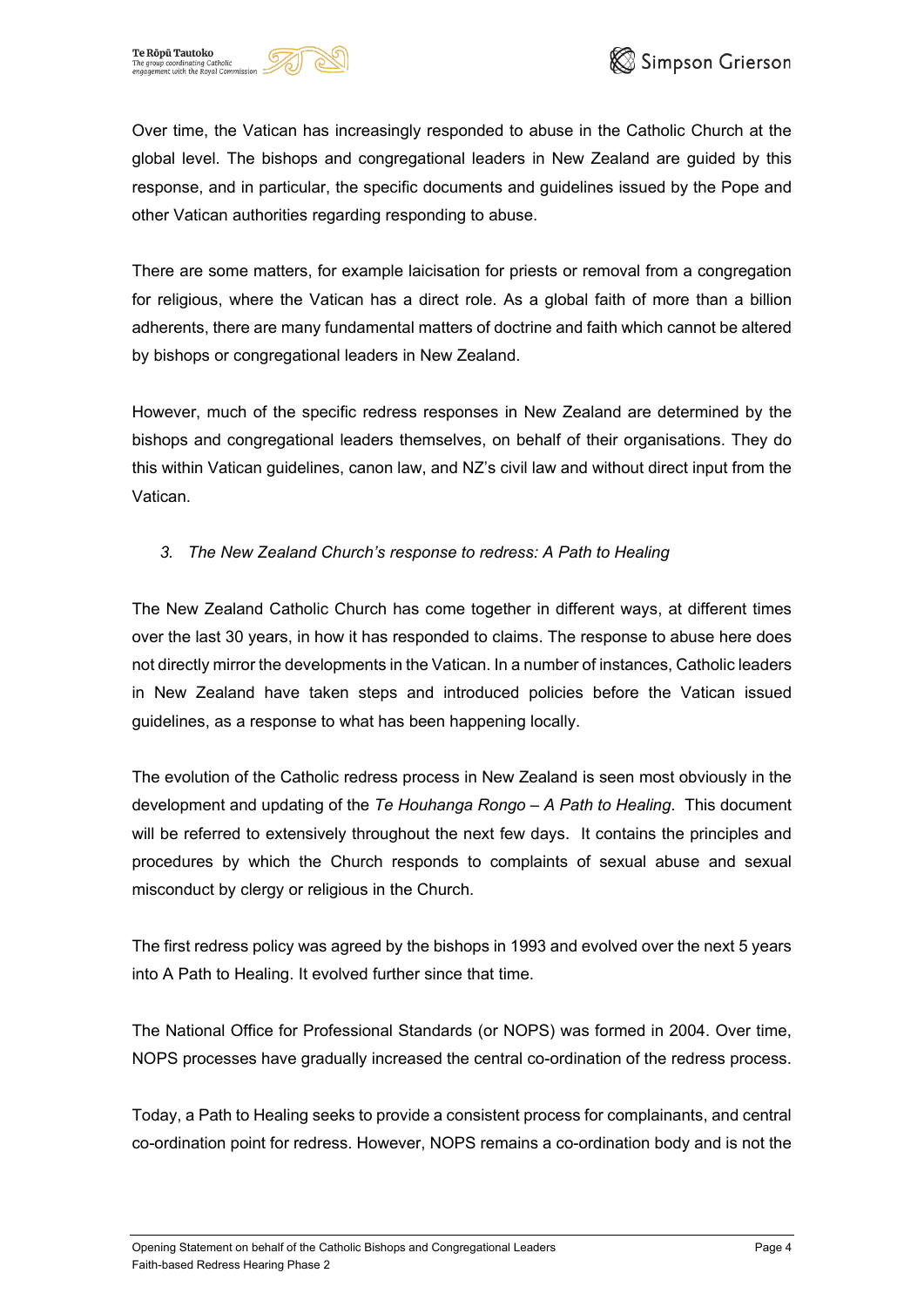





decision maker. The decisions regarding redress remain with the responsible Church authority.

# *4. 'One size does not fit all'*

The Church acknowledges that while some survivors have a positive experience with the redress process, they acknowledge others did not.

The Church's experiences in the redress process has clearly demonstrated that each survivor is an individual and what they are seeking from the process, and from the Church, can differ significantly. It can also change for an individual at different times in their engagement with the Church.

Recognising that 'one size does not fit all', a Path to Healing is seeking to balance of number of tensions within the redress process. These tensions are significant and the Church continues to evolve the Path to Healing to strike a balance between these matters.

These factors include:

- balancing a desire for consistency in the processes used, and the need for flexibility to respond to the needs of an individual;
- the need for independence and robustness in the processes, and a desire from many complainants for connection with the organisation and personal engagement with Church leadership;
- how to balance independence and accountability;
- ensuring consistency and enabling compassion for the individual; and
- responsibilities of bishops and congregational leaders to the priests and members of congregations and the need for accountability and safeguarding within the Church.

Many of these tensions are clear in the evidence and in some of the evidence the Commission has heard from survivors.

The Church welcomes the Commission's thoughts on these challenges in designing a 'best practice' redress process that balances these different issues.

# *5. Ongoing responsibility for respondents*

Another feature of the Catholic entities response to redress is the ongoing responsibility that Church entities have for their members, both the priests and religious members. This can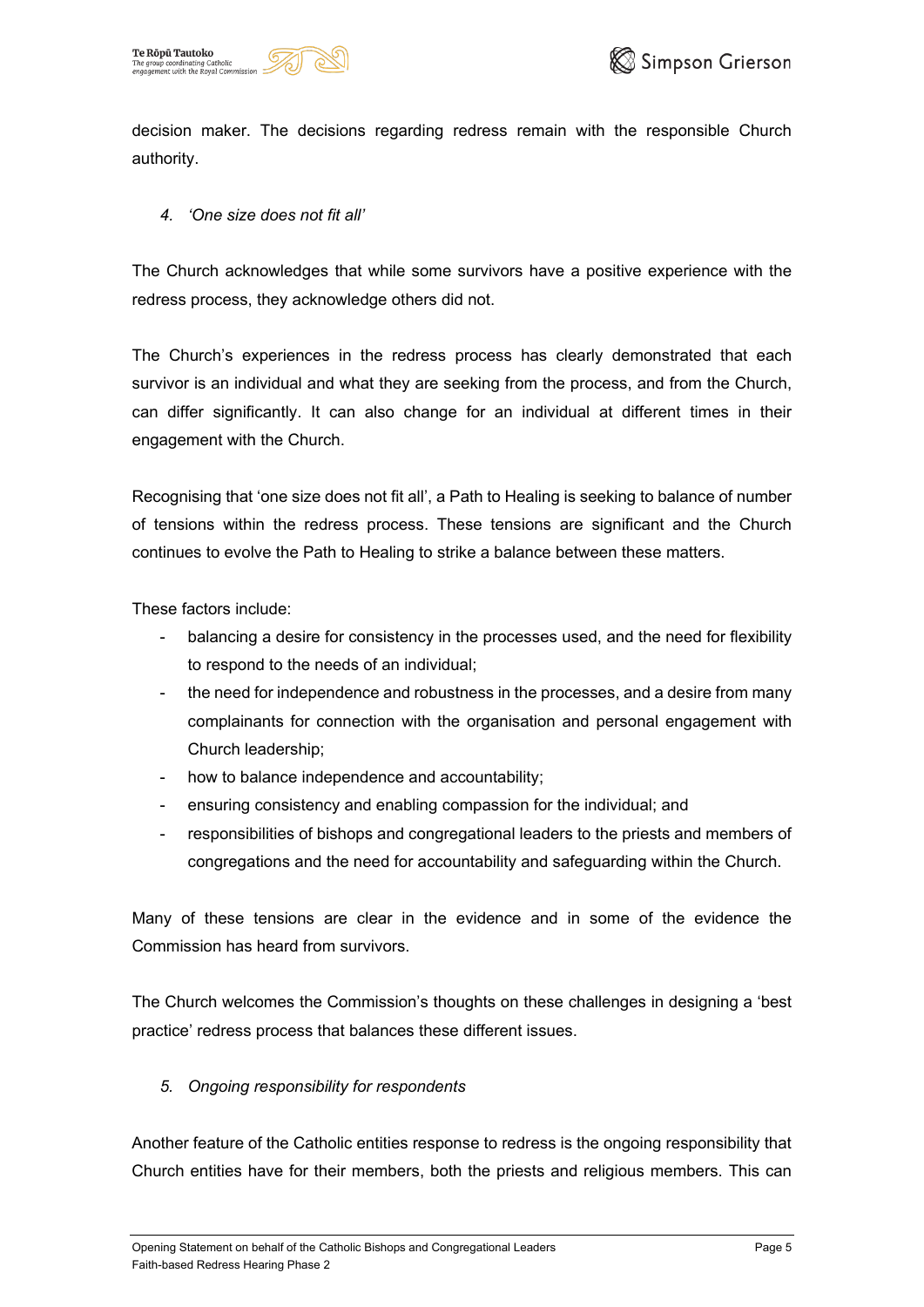



include those who have harmed others and those who have offended. Approaches have changed over time within organisations and also differ between organisations.

Safeguarding is also an important aspect of the Church's responsibility to its members and those who engage with the Church.

We anticipate that the Commissioners will have questions about the nature of those responsibilities, how respondents are treated by different Church entities and how this might have impacted on the redress process and on safeguarding.

# **Evidence on behalf of the Catholic Church in the redress hearing**

Te Rōpū Tautoko has filed evidence from six witnesses, on behalf of the entities within "the Catholic Church in New Zealand" and a number of briefing papers on specific themes or responding to specific questions. This evidence presents a range of perspectives from clerics, male and female religious, and other lay members of the Church.

Over the next three and a half days you will be hearing from four of these witnesses.

In addition, the first witness you will hear is Dr Tom Doyle, from the United States, a canon lawyer. He is being called by the Commission and the bishops and congregational leaders will be listening intently to Dr Doyle and the perspective he has to offer.

#### *Marist Brothers*

The first witness on behalf of the Church is Br Peter Horide. He is the current Professional Standards Delegate for the Marist Brothers. The Marist Brothers are a congregation whose members are all religious brothers, rather than priests.

Br Peter is not the leader of the Marist Brothers. Rather, he was specifically requested to give evidence by the Commission and was asked to provide evidence on the history and status of the Marist Brothers in Aotearoa and how the Marist Brothers have responded to complaints of abuse. Br Peter has been in that role since 2018 and there will be many documents and decisions from the Marist Brothers that he was not involved in. He will do his best to answer these questions.

He will be joined in the witness box by Br John Hazelman, the District Leader of the Marist Brothers. As the District Leader and on behalf of the Brothers, Br John wishes to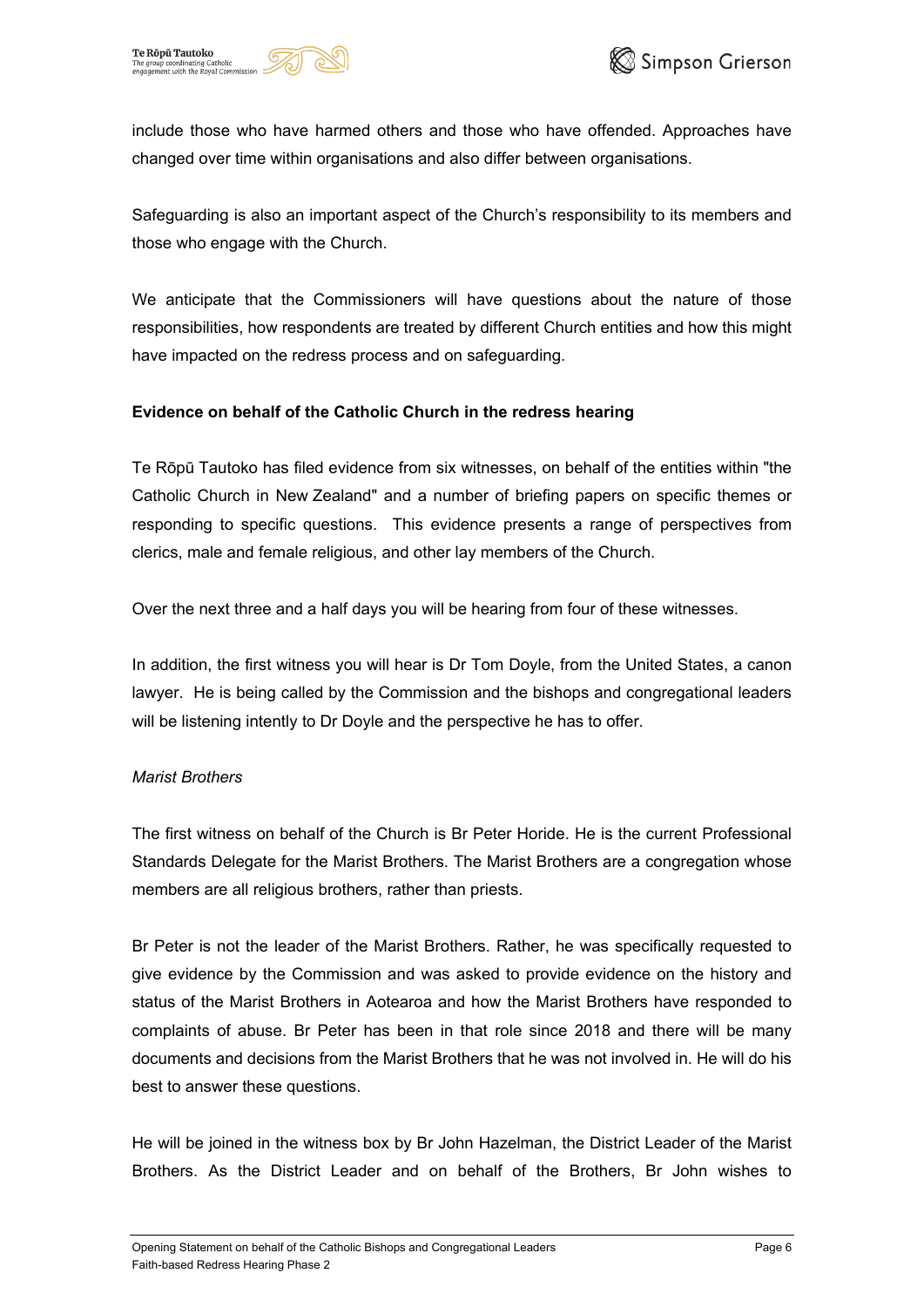



acknowledge the Commission, survivors, and the evidence the brothers heard in December. This reflect John's Samoan culture, where the leader should provide the apology.

### *National Office of Professional Standards*

Secondly, you will be hearing evidence from Ms Virginia Noonan, the National Director of the National Office for Professional Standards (NOPS). Ms Noonan is an employee of NOPS. She is a lay Catholic.

Virginia has been in the National Director role since 2018. The Commission asked that Ms Noonan provide evidence.

Evidence about the NOPS process has also been filed with the Commission by Phil Hamlin, the current and long-time Chair of the National Safeguarding and Professional Standards Committee. Mr Hamlin is a criminal barrister with experience prosecuting sexual violence crimes as a former Crown Prosecutor and now defence counsel. Mr Hamlin has a wealth of knowledge of alternative dispute resolution and over 17 years' experience with redress in the Catholic Church in Aotearoa.

Tautoko understands that the Commissioners will have read Mr Hamlin's evidence. Mr Hamlin's evidence will be published on the Commission website and be available for the public.

Virginia will speak to aspects of the redress process that are within her knowledge.

Virginia's evidence sets out the role of NOPS in responding to complaints of abuse involving clergy and members of religious congregations, and to oversee the Catholic Church's safeguarding policies and practices. Her evidence will discuss the Church's safeguarding programme and she will offer some reflection on themes from the survivor evidence given in the Phase One hearing.

# *Society of Mary*

Fr Timothy Duckworth, the Provincial of the Society of Mary congregation, will be giving evidence on Thursday. The Society are the largest male congregation in New Zealand and has members who are both priests and brothers.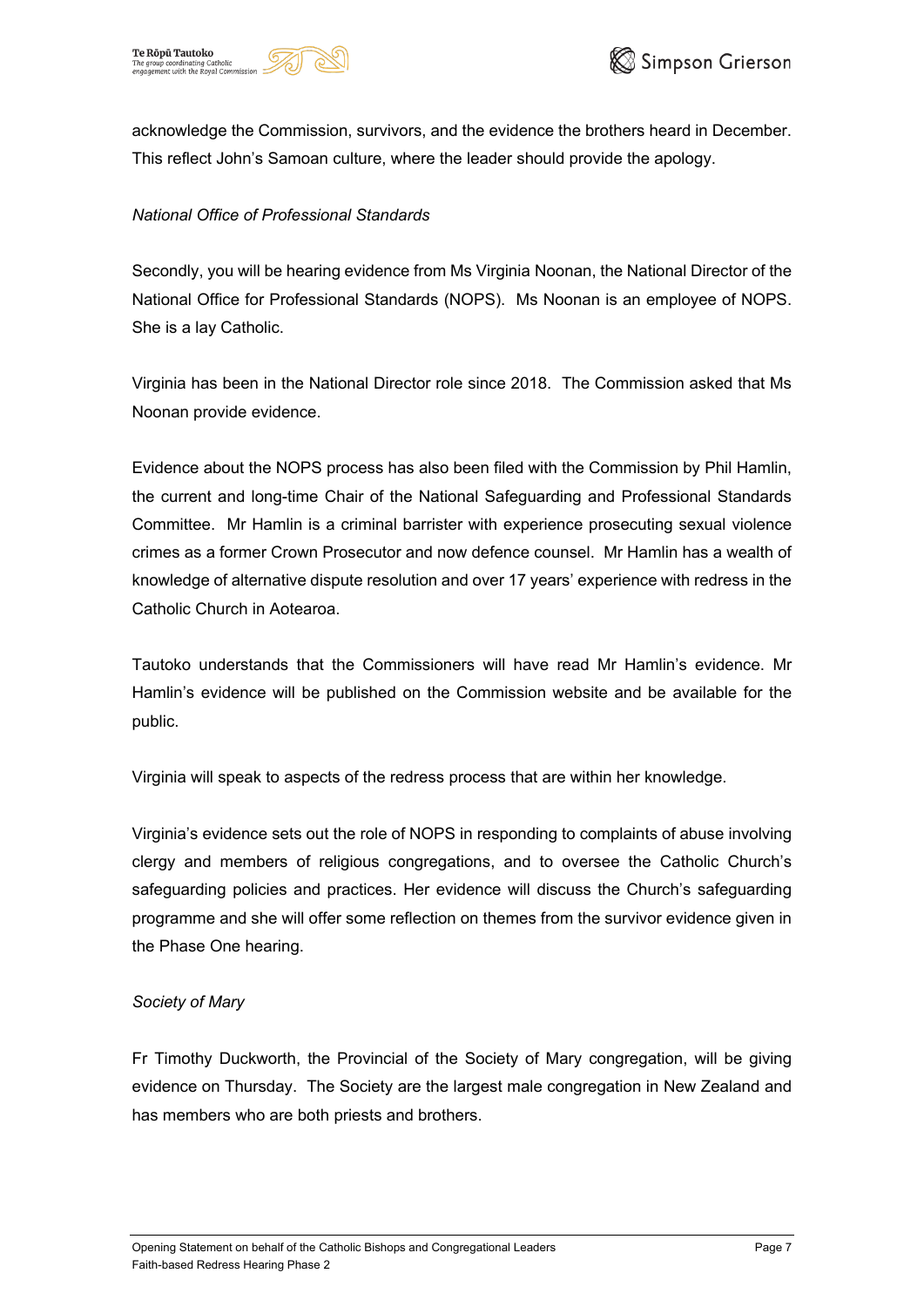





Fr Tim was previously the Delegate for the Society in relation to Redress. He has had long involvement with the Society of Mary's approach to redress, including the Society of Mary's Sexual Abuse Protocol Committee and their current approaches to redress in relation to *A Path to Healing*.

### *Archdiocese of Wellington*

Finally, on Friday you will be hearing evidence from Cardinal John Dew, Archbishop of the Archdiocese of Wellington. John has been an Archbishop since 2004 and became the Archbishop of Wellington in 2005. Prior to that he was an Auxiliary Bishop of the Archdiocese of Wellington. John was appointed as a Cardinal in 2015.

Cardinal John's evidence will discuss some of the historical development of the Path of Healing, as he was involved in that process as Auxiliary Bishop, the developments from the Vatican, and the Archdioceses' approach to redress.

Cardinal John is the most senior cleric by rank in New Zealand but he is not the "head" of the Catholic Church in Aotearoa. He is the head of the Archdiocese of Wellington. The role and title "Cardinal" is given by the Pope. This carries additional responsibilities including being part of the college of cardinals who elect each Pope and membership of certain Vatican departments and committees. However, Cardinal Dew cannot direct congregations or his fellow bishops.

Cardinal John is here today and will be attending the hearing all week. He will make the collective apology, which is supported by the bishops and congregational leaders, on behalf of the Catholic Church on Friday.

John is joined this week by many other members of the Church. Bishops and congregational leaders will be in attendance, along with senior staff from Dioceses and congregations.

#### *Sisters of Mercy*

Evidence has also been provided to the Commission by Sr Susan France, the Congregational Leader of Ngā Whaea Atawhai o Aotearoa Sisters of Mercy New Zealand. Sr Sue has not been asked to give oral evidence and Tautoko understands that the Commissioners will have read her evidence.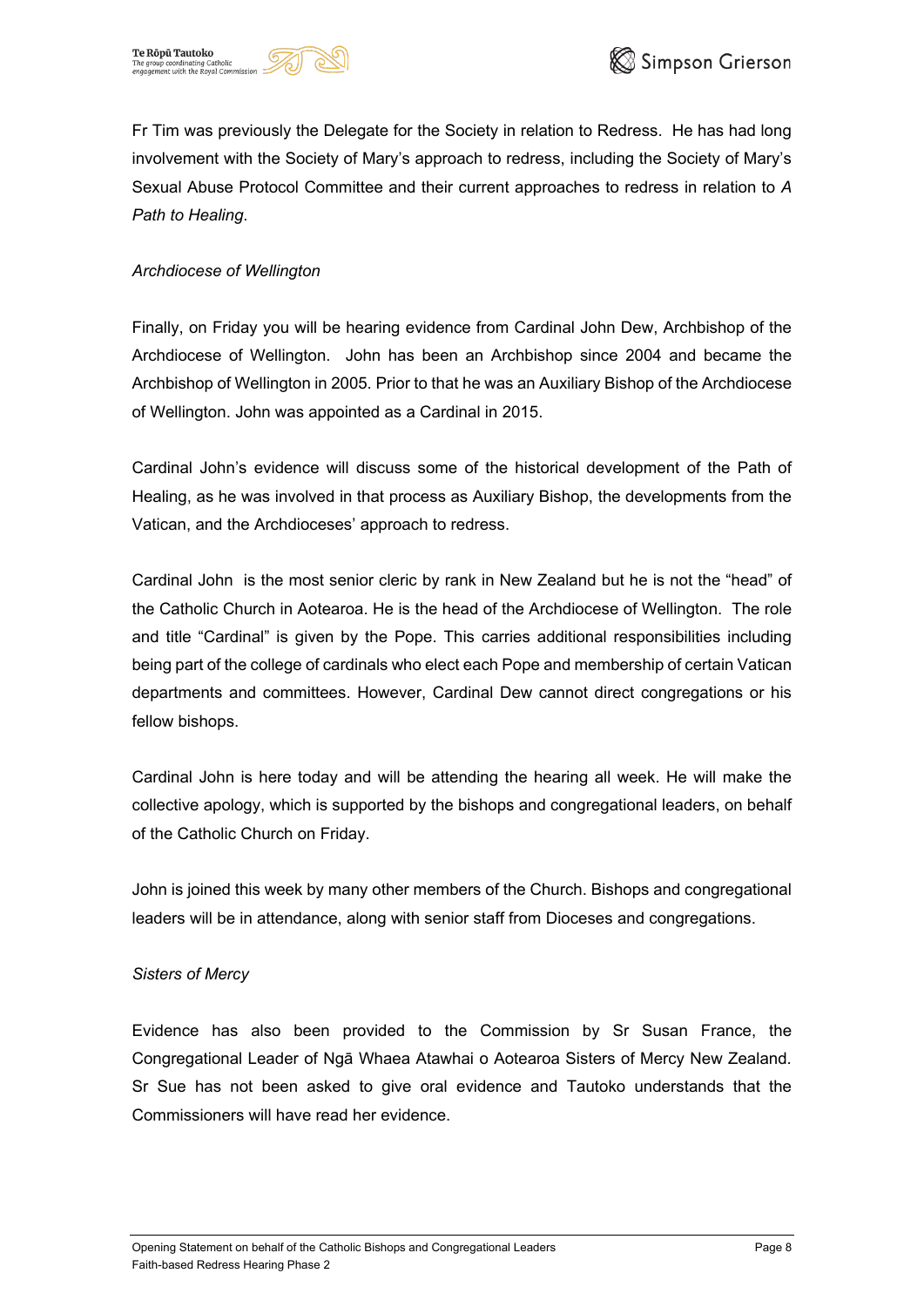





The Sisters of Mercy are the largest female congregation in New Zealand. The approach of female congregations in undertaking redress processes often differs to the approach taken by the male congregations and dioceses.

Sr Sue has worked as a teacher, counsellor and she is a registered psychotherapist. She has significant experience working with survivors of sexual abuse through that work and as an ACC approved sensitive claims counsellor. Sr Sue provides an important perspective, as a female religious and given her background Tautoko hope the Commissioners may have further opportunities to hear from her, possibly in another forum.

We understand Sr Sue's two briefs of evidence will also be published online and available for the public to read.

Sr Sue is present at the hearing this week and is available to answer any questions the Commissioners may have.

#### *Nature of the evidence*

This evidence has been supplemented by a chronology of key developments. This document has been prepared by Tautoko from the historical record and sets out the development of the redress process in New Zealand. This was filed with the Commission in July 2020 and has been published online by Tautoko in abbreviated form.

This evidence also builds on earlier material filed by Te Rōpū Tautoko in a document titled 'The Structure of the Church in Aotearoa', provided to the Commission in July 2019. This document is useful to understand the structure of the Church. It complements the contextual evidence Dr Tom Doyle has provided on the broader Church structure.

# *Order of the evidence*

Before leaving the evidence, we comment on the order that the Commission has called these witnesses.

The first two witnesses from the Church are neither leaders nor responsible decision makers. They both have less personal knowledge than the other witnesses of Redress processes; both have been in their roles for 3 years. Given this, there may be questions you have that cannot be answered until later in the week.